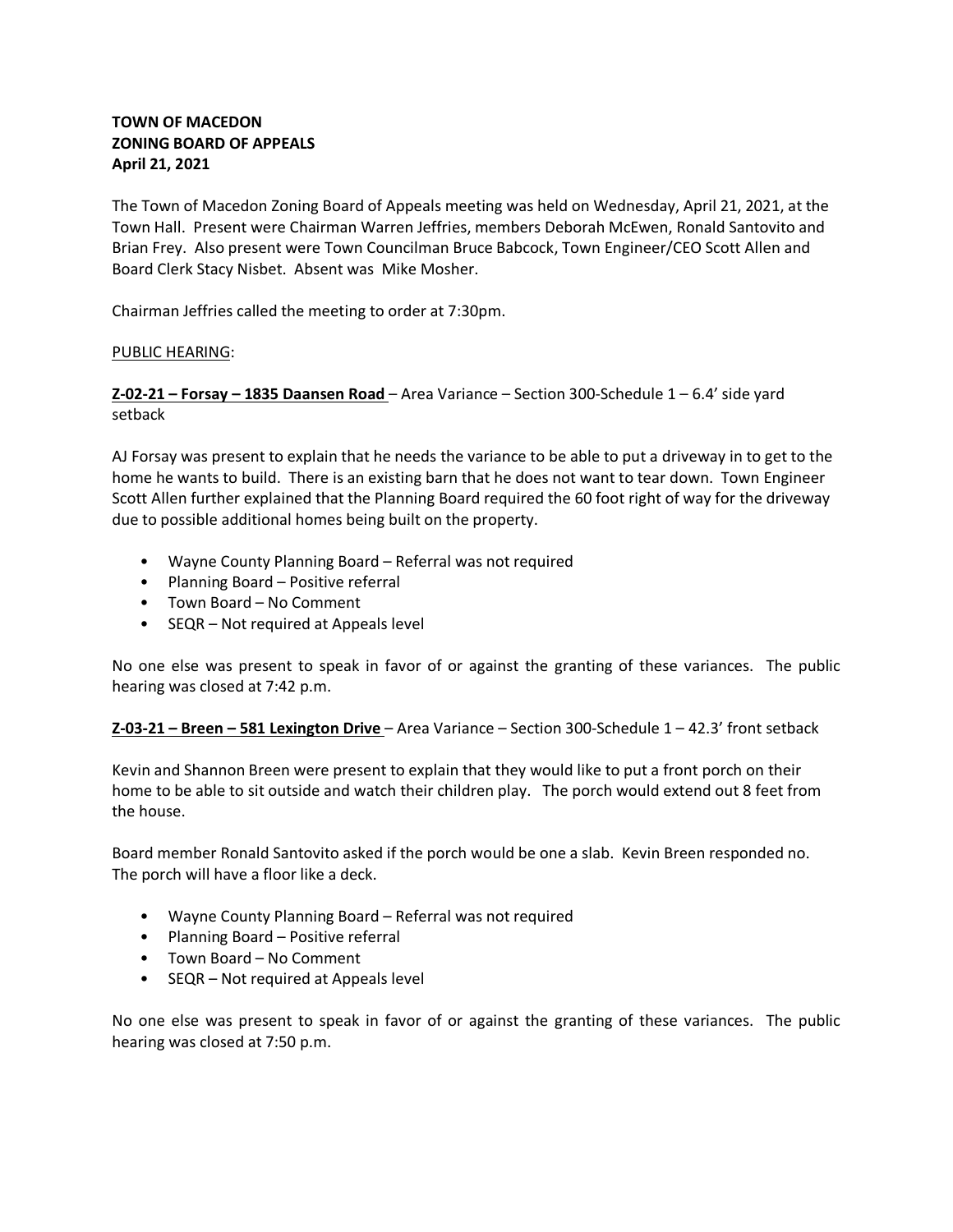**Z-04-21 – Countryman– 2463 Barnes Road** – Area Variance – Section 300-Schedule 1 – 12' side yard setback

Adam Countryman was present to explain that he wants to build a garage next to his existing garage. The new 30x30' garage would only be 15' from the neighbor's property line.

Board member Ronald Santovito asked if the new building was going to look the same as the house. The Adam Countryman responded yes, the roof and siding will match the house. The board also reviewed letter from the neighbors acknowledging their approval of the project.

- Wayne County Planning Board Referral was not required
- Planning Board Positive referral
- Town Board No Comment
- SEQR Not required at Appeals level

No one else was present to speak in favor of or against the granting of these variances. The public hearing was closed at 7:56 p.m.

**Z-05-21 – Blount – 910 Fawn Drive** – Area Variance – Section 300-63-B6 – Accessory Structure in front of Primary structure

Ethan Blount was present to explain that he would like to build an accessory structure which would be to the front of his Primary structure.

When asked if he was using it for storage he, said yes. Chairman Warren Jeffries asked if he would use if for commercial endeavors, Ethan responded no. When asked why he wanted to put it in that location Ethan Blount responded that there are mature trees which he does not want to take down and that deer often bed down there. The board reviewed two letters from neighbors acknowledging their acceptance of the proposal. He was also asked if he considered turning the building but then he would not be able to back in and another location would interfere with the septic system.

- Wayne County Planning Board Referral was not required
- Planning Board Negative referral
- Town Board No Comment
- SEQR Not required at Appeals level

No one else was present to speak in favor of or against the granting of these variances. The public hearing was closed at 8:08 p.m.

## BOARD DISCUSSION

**Z-02-21 – Forsay – 1835 Daansen Road** – Area Variance – Section 300-Schedule 1 – 6.4' side yard setback - A motion was made by Ronald Santovito, seconded by Brian Frey to approve the variance as submitted in the application.

The board members discussed; no further comments were made.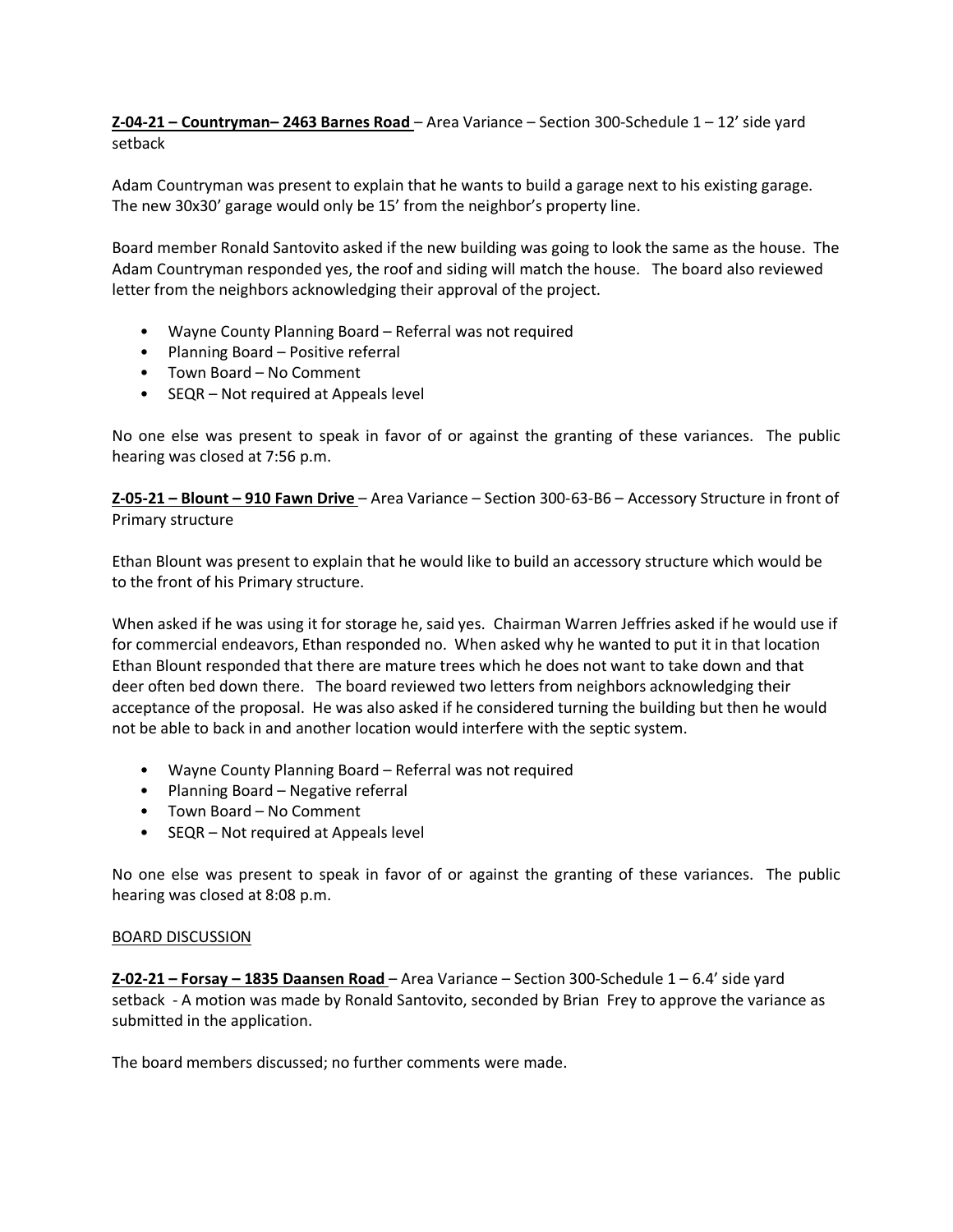The five factors were reviewed: There would be no undesirable change in the character of the neighborhood; benefit sought could not be achieved by another method; variance was not substantial; there would be no adverse impact on the physical or environmental conditions in the neighborhood; difficulty is not self-created.

Role Vote: Frey – Yes; Santovito – Yes; McEwen – Yes; Jeffries – Yes.

Therefore, this variance was granted.

**Z-03-21 – Breen – 581 Lexington Drive** – Area Variance – Section 300-Schedule 1 – 42.3' front setback

The board members discussed; Chairman Jeffries commented that his neighbor has a similar one.

The five factors were reviewed: There would be no undesirable change in the character of the neighborhood; benefit sought could be achieved by another method; variance was not substantial; there would be no adverse impact on the physical or environmental conditions in the neighborhood; difficulty is self-created.

Role Vote: Frey – Yes; Santovito – Yes; McEwen – Yes; Jeffries – Yes.

Therefore, this variance was granted.

**Z-04-21 – Countryman– 2463 Barnes Road** – Area Variance – Section 300-Schedule 1 – 12' side yard setback

The board members discussed; it was mentioned that there will still be a good screen because of all the trees at the property line and that it is still over 12' from the property line.

The five factors were reviewed: There would be no undesirable change in the character of the neighborhood; benefit sought could be achieved by another method; variance was not substantial; there would be no adverse impact on the physical or environmental conditions in the neighborhood; difficulty is self-created.

Role Vote: Frey – Yes; Santovito – Yes; McEwen – Yes; Jeffries – Yes.

Therefore, this variance was granted.

**Z-05-21 – Blount – 910 Fawn Drive** – Area Variance – Section 300-63-B6 – Accessory Structure in front of Primary structure

The board members discussed; Scott Allen was asked if the planning board was aware of the change. Warren Jeffries stated that the history of the board is to turn down requests to put accessory structure in front of houses. Ron Santovito stated that a few were recently approved. Deborah McEwen mentioned that this is on a private drive.

The five factors were reviewed: There would be no undesirable change in the character of the neighborhood; benefit sought could be achieved by another method; variance was not substantial;